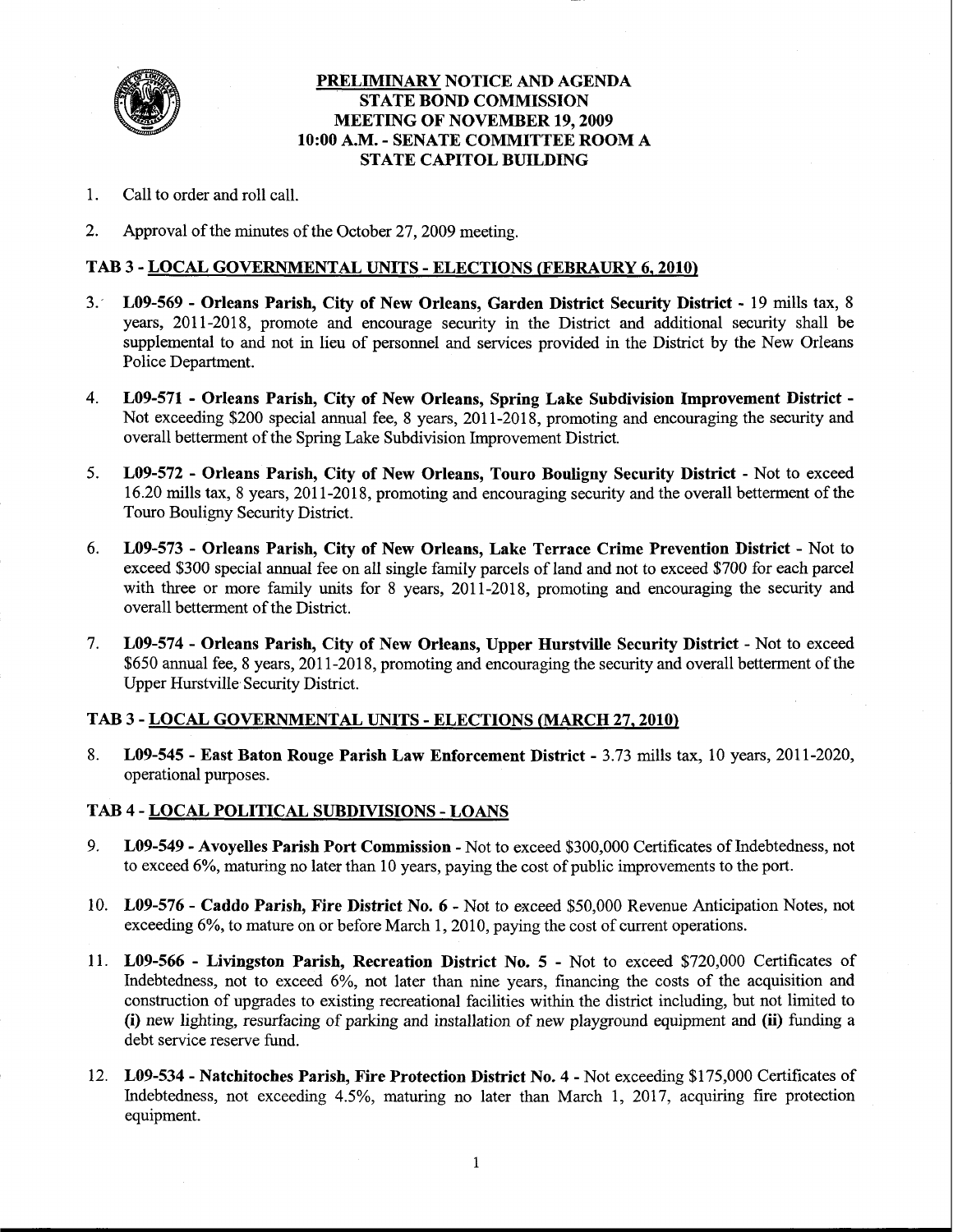- 13. L09-535 St. Mary Parish Law Enforcement District Not exceeding \$1,000,000 budgetary loan, not exceeding 6%, to mature no later than March 31, 2010, short-term operating costs.
- 14. L09-551 Tangipahoa Parish, Town of Independence Not exceeding \$300,000 Taxable Certificates of Indebtedness, not to exceed 7%, not to exceed 10 years, constructing a building for commercial purposes in its Industrial Park.
- 15. L09-537 Vernon Parish, South Vernon Waterworks District No. 1 Not exceeding \$49,000 Certificates of Indebtedness, not exceeding 5.75%, not exceeding 3 years, acquire an office building.
- 16. L09-540 Webster Parish School Board, Sarepta School District No. 35 Not exceeding \$500,000 Limited Tax Certificates of Indebtedness, not exceeding 6%, not exceeding 10 years, acquiring, constructing, repairing and/or improving schools and school related facilities.

#### TAB 5 - LOCAL POLITICAL SUBDIVISIONS - BONDS - PRELIMINARY APPROVAL

- 17. L09-539 Allen Parish, Southwest Allen Parish Waterworks District No. 2 Notice of Intention to issue not exceeding \$995,000 Water Revenue Bonds, not exceeding 4%, not to exceed 25 years, paying the costs of constructing and acquiring extensions and improvements to the waterworks system, including appurtenant equipment, accessories and properties, both personal and real.
- 18. L09-543 Allen Parish, East Allen Waterworks District Notice of Intention to issue not exceeding \$2,100,000 Revenue Bonds, not exceeding 4%, not exceeding 22 years, pay a portion of the cost of constructing and acquiring additions, extensions and improvements to the waterworks system.
- 19. L09-560 Ascension Parish, City of Donaldsonville Notice of Intention to issue not exceeding \$1,427,000 Sewer Revenue Bonds, not exceeding 22 years, not exceeding 4%, constructing and acquiring improvements and extensions to the sanitary sewerage collection and disposal system including the cost of all necessary land, equipment and furnishings, and all engineering, legal and other incidental costs and fees incurred in connection with the improvements and extensions.
- 20. L09-554 Calcasieu Parish, City of Westlake Notice of Intention to issue not exceeding \$3,500,000 Water Revenue Bonds, Series 2009, not exceeding 6%, not exceeding 20 years, (i) construct, acquire, extend or improve any work of public improvement, including but not limited to the City's Utility System, including such treatment facilities as may be required, will all necessary equipment and installations in connection therewith; (ii) make deposits into certain funds as may be required for security in marketing the Bonds; (iii) pay capitalized interest on the bonds.
- 21. L09-563 DeSoto Parish, Waterworks District No. 1 Notice of Intention to issue not exceeding \$2,360,000 Water Revenue Bonds, not exceeding 4%, not to exceed 25 years, paying the costs of constructing and acquiring extensions and improvements to the waterworks system, including appurtenant equipment, accessories and properties, both personal and real.
- 22. L09-568 Lafourche Parish, Waterworks District No. 1 Notice of Intention to issue not exceeding \$4,000,000 Water Revenue Bonds, not exceeding 4%, not exceeding 25 years, constructing and acquiring extensions and improvements to the waterworks system including appurtenant equipment, accessories and properties.
- 23. L09-548 Rapides Parish, City of Pineville Notice of Intention to issue not exceeding \$2,000,000 Utility Revenue Bonds, not exceeding 4%, not to exceed 22 years, constructing and acquiring improvements and extensions to the combined waterworks system and sewer system, including the cost of all necessary land, equipment and furnishings, and all engineering, legal and other incidental costs and fees incurred in connection with said improvements and extensions.
- 24. L09-570 Rapides Parish, Kolin Ruby-Wise Waterworks District No. 11A Notice of Intention to issue not exceeding \$550,000 Water Revenue Bonds, not exceeding 4%, not exceeding 22 years, constructing and acquiring additions, extensions and improvements to the waterworks system.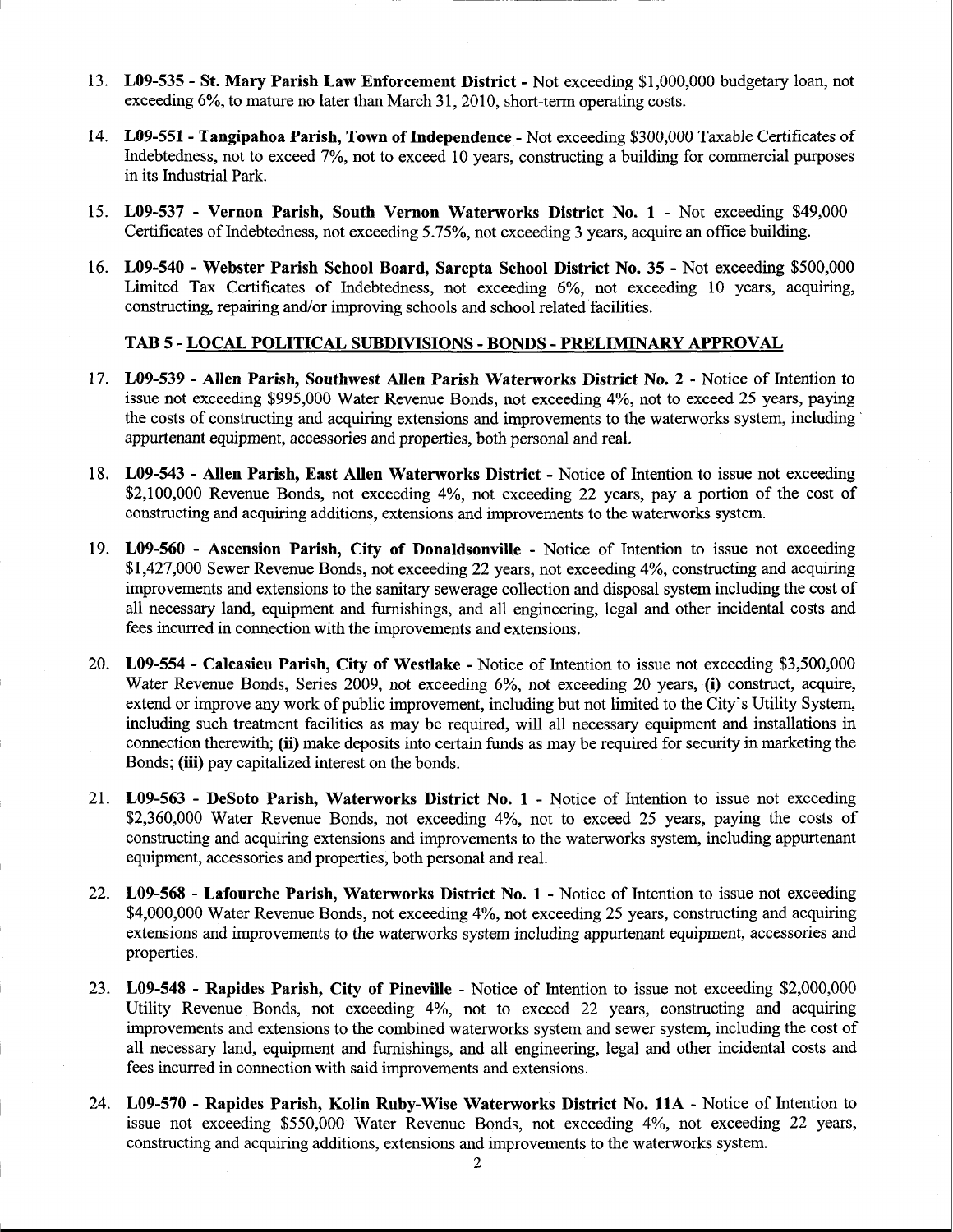25. L09-562 - Terrebonne Parish, Consolidated Waterworks District No. 1 - Notice of Intention to issue not exceeding \$2,200,000 Water Revenue Bonds, not exceeding 4%, not to exceed 22 years, constructing and acquiring improvements and extensions to the combined waterworks plant and system, including the payment of the cost of all necessary land, equipment and furnishings, and all engineering, legal and other incidental costs and fees incurred in connection with said improvements and extensions.

# TAB 5 - LOCAL POLITICAL SUBDIVISIONS - BONDS - FINAL APPROVAL - DEO ARRA

- 26. L09-575 St. Landry Parish, City of Eunice Not exceeding \$801,509 Sewer Revenue Bonds, noninterest bearing, not exceeding 20 years, acquiring, constructing and installing improvements, extensions and additions to the sewerage system.
- 27. L09-541 Tangipahoa Parish, Town of Killian Not exceeding \$110,777 Sewer Revenue Bonds, noninterest bearing, not exceeding 20 years, acquiring, constructing and installing improvements, extensions and additions to sewer system.
- 28. L09-544 Tensas Parish, Town of Waterproof Not exceeding \$550,000 Sewer Revenue Bonds, noninterest bearing, not exceeding 20 years, acquiring, constructing and installing improvements, extensions and additions to sewer system.

# TAB 5 - LOCAL POLITICAL SUBDIVISIONS - BONDS - FINAL APPROVAL

- 29. L09-538 Avoyelles Parish, Town of Cottonport Not exceeding \$500,000 Water Revenue Bonds, to mature on or before January 1, 2025, not exceeding 5%, acquiring and constructing improvements to the waterworks system, including equipment and fixtures.
- 30. L09-326A Caddo Parish, Town of Blanchard Not to exceed \$15,500,000 Water Revenue Bonds, not exceeding 6%, not to exceed 40 years, constructing and acquiring improvements, extensions and replacements to its waterworks system.
- 31. L09-490A Bossier & Caddo Parish, City of Shreveport Not to exceed \$12,000,000 Taxable Water and Sewer Bonds, not exceeding 0.95%, not exceeding 22 years, constructing and acquiring improvements, extensions and replacements to the sewer portion of its combined water and sewer utility system.
- 32. L09-553 Calcasieu Parish, School Board, School District No. 34 Not exceeding \$12,500,000 General Obligation Refunding Bonds, not exceeding 4.5%, to mature not later than January 15, 2025, currently refunding Issuer's outstanding General Obligation Public School Improvement Bonds, Series 2005.
- 33. L09-555 Calcasieu Parish, School Board, School District No. 33 Not exceeding \$8,500,000 General Obligation Refunding bonds, not exceeding 4.5%, maturing not later than February 15, 2025, currently refund the Issuer's outstanding General Obligation Public School Improvement Bonds, 2004 Series B.
- 34. L09-556 Calcasieu Parish School Board, School District No. 23 Not exceeding \$7,200,000 General Obligation Refunding Bonds, not exceeding 5%, maturing not later than August 15, 2021, advance refund callable maturities of General Obligation Public School Improvement Bonds, 2001 Series.
- 35. L09-515 Claiborne Parish, Town of Homer Not exceeding \$2,000,000 Revenue Refunding Bonds, not exceeding 6%, mature no later than 25 years, currently refund the outstanding Sewer Revenue Bonds Series 1988 and outstanding Water Revenue Bonds Series 1994.
- 36. L09-546 DeSoto Parish, City of Mansfield Not exceeding \$1,550,000 Limited Tax Revenue Bonds, not exceeding 3.45% (which may include an annual administrative fee of not exceeding 1/2% of the outstanding principal amount), to mature over a period not to exceed 22 years, acquiring, constructing and improving the waterworks facilities including improvements, extensions, replacements, equipments fixtures and machinery therefore.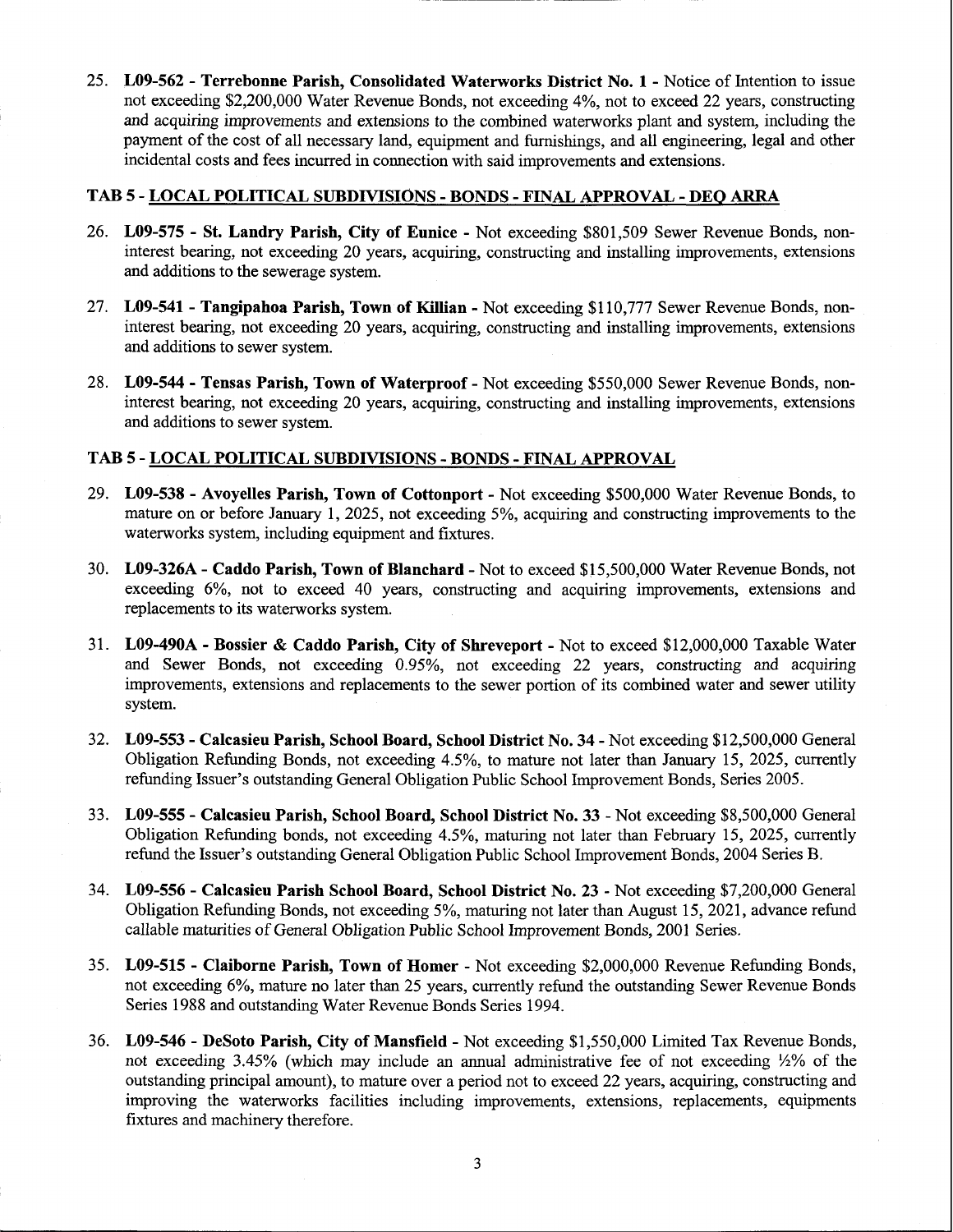- 37. L09-547 DeSoto Parish, City of Mansfield Not exceeding \$6,400,000 Sales Tax Bonds, not exceeding 3.45%, not exceeding 22 years, acquiring, constructing, extending and improving the waterworks facilities.
- 38. L09-542 East Baton Rouge Parish, East Baton Rouge Sewer Commission Not exceeding \$8,300,000 Revenue Bonds, Series 2010A, not exceeding .95%, inclusive of DEQ administrative fee of .50%, not exceeding 22 years, constructing and acquiring sewers and sewerage disposal works, including necessary sites, rights-of-way, machinery and equipment in connection therewith.
- 39. L09-328A Evangeline Parish, City of Ville Platte Not exceeding \$13,500,000 Utilities Revenue Bonds (taxable and/or tax-exempt), in one or more series, not exceeding 5%, mature no later than 25 years, constructing and acquiring additions, extensions and improvements to the waterworks portion of the City's waterworks plant and system, including but not necessarily limited to the replacement of water distribution lines throughout the System.
- 40. L09-557 Lafayette Parish School Board Not exceeding \$8,300,000 Refunding Public School Bonds, not exceeding 5%, to mature not later than April 1, 2021, refunding all or any portion of the Public School Bonds, Series 2001.
- 41. L07-059A Livingston Parish, Village of Albany (1) Not exceeding \$3,706,000 of Water Revenue Bonds, Series 2010, not exceeding 4-1/8%, not exceeding 40 years, paying a portion of the costs of constructing and acquiring improvements and extensions to the waterworks system, including appurtenant equipment, accessories and properties, both personal and real; (2) Not exceeding \$3,706,000 of Bond Anticipation Notes, not exceeding 4%, not exceeding 18 months, provide interim financing.
- 42. L04-203A St. Landry Parish, Waterworks District No. 3 (1) Not exceeding \$971,000 Water Revenue Bonds, not exceeding 4.50%, not exceeding 40 years, acquiring and constructing a waterworks system; (2) Not exceeding \$971,000 Bond Anticipation Notes, not exceeding 4%, not exceeding 9 months, provide interim financing.
- 43. L09-550 St. Mary Parish, Town of Baldwin Not exceeding \$400,000 Limited Tax Revenue Bonds, not exceeding 4.50%, not exceeding 11 years, constructing a community center and acquiring necessary equipment.

## **TAB 5 - LOCAL POLITICAL SUBDIVISIONS - OTHER**

44. L06-557B - Richland Parish, Town of Rayville - Not to exceed \$2,153,000 Bond Anticipation Notes, not to exceed 3.39%, not to exceed 2 years, providing interim financing for the Project.

#### TAB 6 - STATE AGENCIES, BOARDS & COMMISSIONS

45. S09-054 - Louisiana Housing Finance Agency - (1) Not exceeding \$180,000,000 Single Family Mortgage Revenue Bonds, in one or more series, variable rate to be converted to a fixed rate not exceeding 12%, maturing no later than 42 years, financing loans primarily for first time home buyers and funding such reserve accounts as may be required, such bonds to be purchased by the US Treasury under the New Issue Bond Program (NIBP) authorized by the Housing and Economic Recovery Act of 2008 (2) Not exceeding \$120,000,000 Single Family Mortgage Revenue Bonds, in one or more series, fixed rate not exceeding 12%, maturing no later than 42 years, financing loans primarily for first time home buyers and funding such reserve accounts as may be required, such bonds to be issued simultaneously with the conversion of the bonds issued under the NIBP from a variable rate to a fixed rate mode.

# **TAB 7 - POLITICAL SUBDIVISIONS - BONDS**

46. S09-053 - Louisiana Community Development Authority (Jefferson Performing Arts Center **Project)** - Not exceeding \$7,500,000 Revenue Bonds, not exceeding 7%, not exceeding 22 years, to provide funds to (1) finance the construction and equipping of the Performing Arts Centers in Jefferson Parish and (2) to fund a reserve fund, if necessary.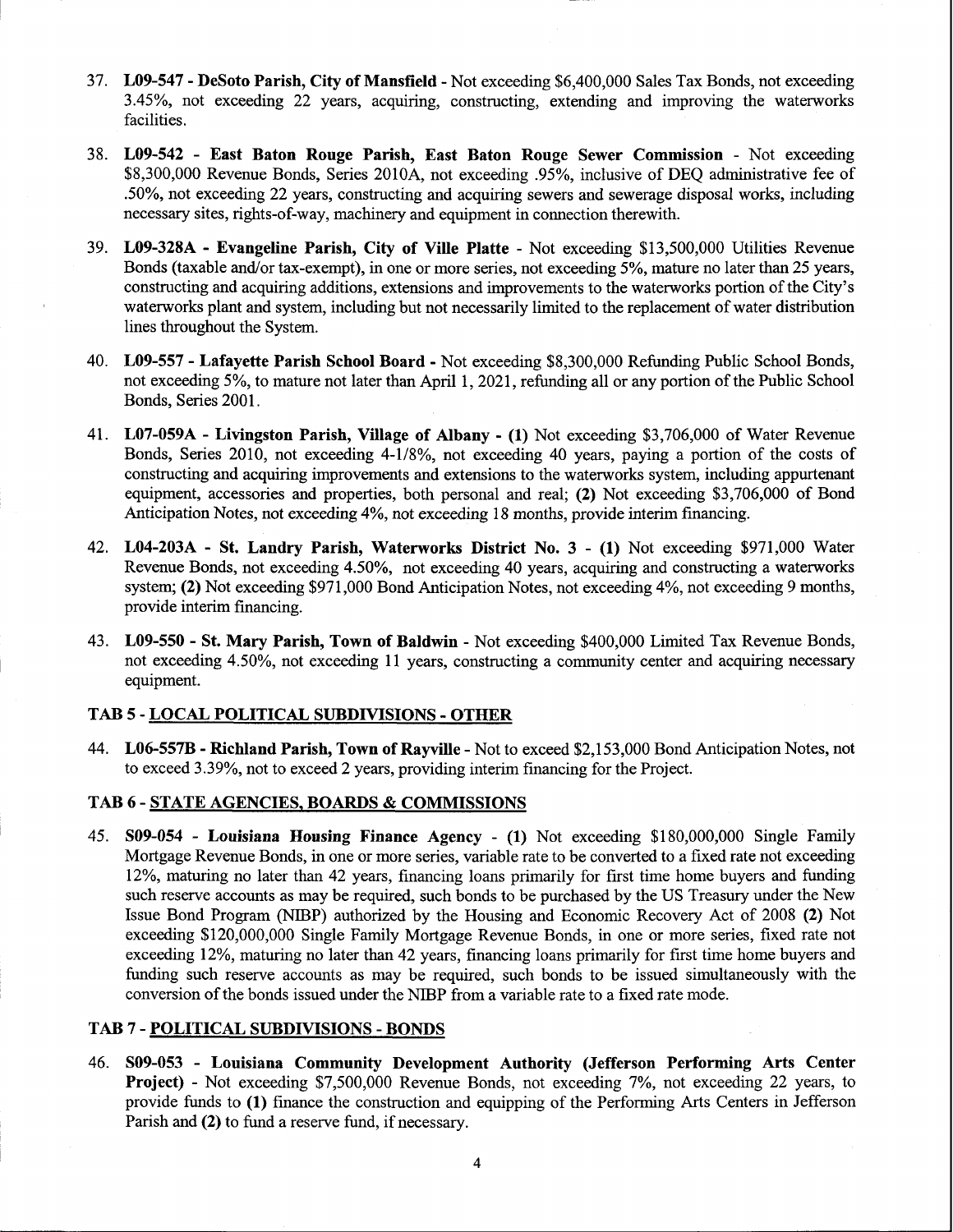#### TAB 8 - INDUSTRIAL DEVELOPMENT BOARD - PRELIMINARY APPROVAL - GO ZONE BONDS

47. L09-524 - Industrial Development Board of the City of New Orleans, Louisiana, Inc. (Baronne Development Partners, L.L.COMPION DAMARA ET COMPIANT Cue Bonds to finance the acquisition, construction and Installation of a development project consisting of two existing office buildings, to be converted into offices, retail space, hotel and residential units, providing access with an existing parking garage.

## TAB 8 - INDUSTRIAL DEVELOPMENT BOARD - PRELIMINARY APPROVAL

48. L09-565 - Industrial Development Board of the Parish of St. Mary, Louisiana, Inc. (Garden City **Apartments Project)** - Not exceeding \$50,000,000 Taxable Revenue Bonds, constructing, equipping, acquiring, furnishing and improving a multifamily housing complex.

# **TAB 9 - PUBLIC TRUSTS - PRELIMINARY APPROVAL AND/OR NOTICE OF SALE**

- 49. S09-055 Louisiana Public Facility Authority (Drinking Water Revolving Loan Fund Match **Project)** - Not exceeding \$5,000,000 Revenue Bonds, variable rate not exceeding 10%, maturing no later than November 1, 2015, providing, developing, securing and improving water storage treatment, supply and distribution services and facilities.
- S09-056 East Baton Rouge Mortgage Finance Authority (1) Not exceeding \$30,000,000 Single 50. Family Mortgage Revenue Bonds, in one or more series, variable rate to be converted to a fixed rate not exceeding 12%, maturing no later than 42 years, financing loans primarily for first time home buyers and funding such reserve accounts as may be required, such bonds to be purchased by the US Treasury under the New Issue Bond Program (NIBP) authorized by the Housing and Economic Recovery Act of 2008; and (2) Not exceeding \$20,000,000 Single Family Mortgage Revenue Bonds, in one or more series, fixed rate not exceeding 12%, maturing no later than 42 years, financing loans primarily for first time home buyers and funding such reserve accounts as may be required, such bonds to be issued simultaneously with the conversion of the bonds issued under the NIBP from a variable rate to a fixed rate mode.

## TAB 9 - PUBLIC TRUSTS - FINAL APPROVAL AND/OR SALE

51. S09-052A - Jefferson Parish Finance Authority - Not exceeding \$75,000,000 single family mortgage revenue bonds, not exceeding 7%, maturity not exceeding 32 years, (1) finance the purchase of mortgage loans and/or mortgage-backed securities issued by FNMA, FHLMC or GNMA with respect to mortgage loans on owner-occupied residential immovable property owned by low and moderate income persons in the Parish of Jefferson to be originated by participating mortgage lenders (2) make deposits into certain funds as may be required to secure the Bonds and successfully market the Bonds, (3) pay capitalized interest on the Bonds.

## TAB 10 - RATIFICATIONS AND/OR AMENDMENTS TO PRIOR APPROVALS

 $\sim$ 

- 52. L07-205C IDB of the City of New Orleans, Louisiana, Inc. (521 Tchoupitoulas Street, L.L.C. **Project**) - Amendment of a prior approval granted on April 16, 2009 to reflect change in the total cost of issuance.
- 53. L07-511D Calcasieu Parish, Waterworks District No. 14, Ward 5 Amendment of a prior approval granted on November 15, 2007 and October 27, 2009 to reflect a change in the cost of issuance.
- 54. L08-235A East Carroll Parish, Town of Lake Providence Amendment of a prior approval granted on July 18, 2008 to reflect change in the cost of issuance.
- 55. L08-450A Caddo Parish, Village of Ida Amendment of a prior approval granted on November 20, 2008, to increase the issuance amount from \$210,000 to \$250,000 and reduce the interest rate from 8% to 6%.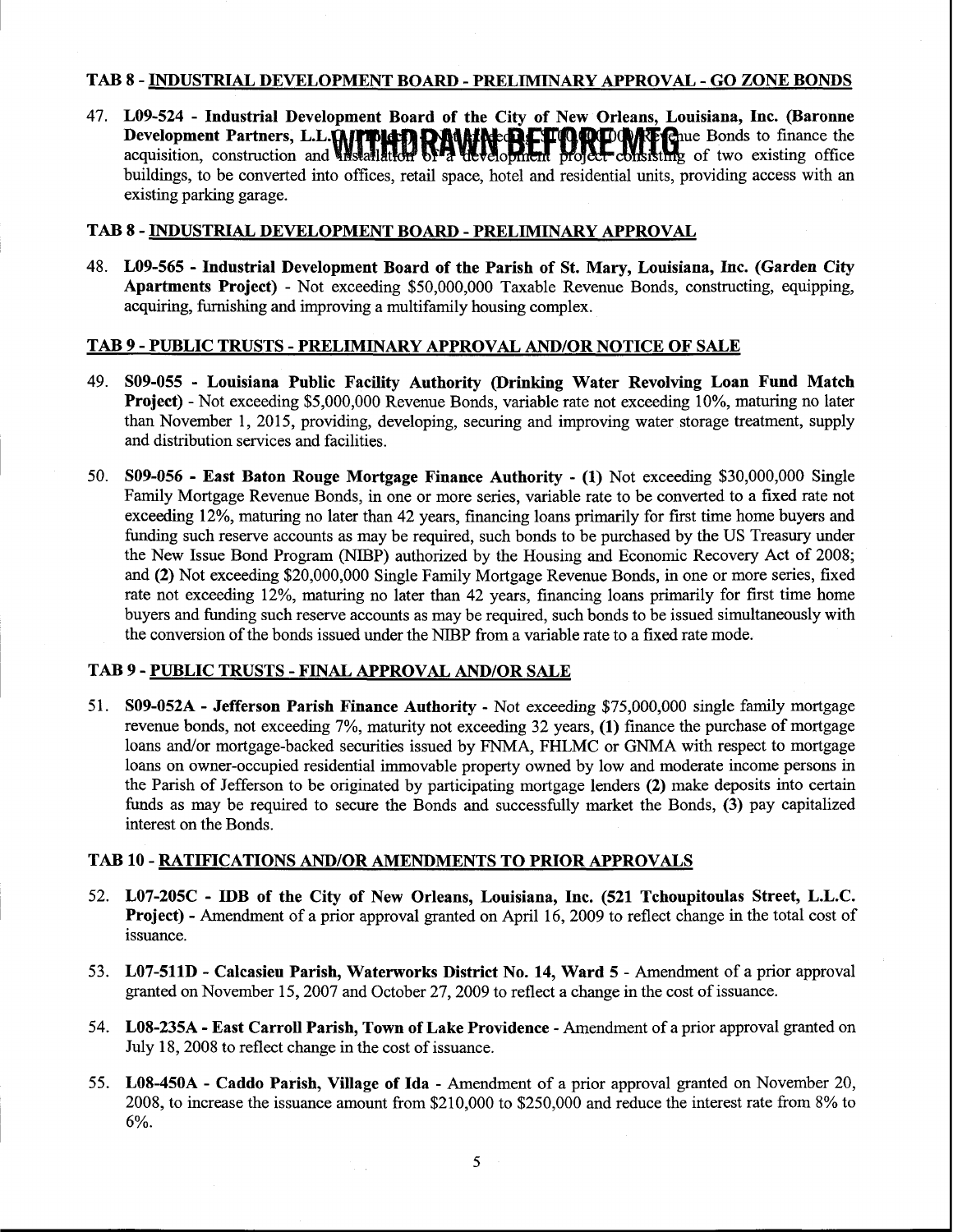- 56. L09-182B Ascension Parish Council, Sales Tax District No. 2 Amendment of prior approvals granted on April 16, 2009 and September 17, 2009 to reflect a change in the cost of issuance.
- 57. L09-287A Morehouse Parish, City of Bastrop Amendment of a prior approval granted on July 30, 2009 to reflect change in the cost of issuance.
- 58. L09-424A Calcasieu Parish School Board Amendment of a prior approvals granted on August 16, 2009 to reflect change in cost of issuance and professionals
- 59. L09-426B Calcasieu Parish, Waterworks District No. 1, Ward 1 Amendment of a prior approval granted on October 27, 2009 to reflect change in the cost of issuance.
- 60. L09-447A Rapides Parish School Board Amendment of a prior approval granted on September 17, 2009 to reflect change in the cost of issuance.
- 61. S07-096H Louisiana Housing Finance Agency (Home Ownership Program) Amendment of a prior approval granted on September 18, 2008 and July 30, 2009 to reflect change in the cost of issuance.
- 62. S09-035A Louisiana Community Development Authority (Monroe Regional Airport Terminal **Project**) - Amendment of a prior approval granted on July 30, 2009 to reflect change in the cost of issuance.
- 63. S09-037A Louisiana Community Development Authority (City of Lake Charles Project) -Amendment of a prior approval granted on August 20, 2009 to reflect change in the cost of issuance.
- 64. S09-044A Louisiana Community Development Authority (Caddo Bossier Parishes Port **Commission Project**) - Amendment of a prior approval granted on September 17, 2009 to reflect change in the cost of issuance.

## TAB 10 - CASH LINES OF CREDIT - PRIORITY 2

65. Resolution setting forth the official intent by the State Bond Commission to reimburse line of credit expenditures with proceeds of general obligation bonds for requests submitted by Facility Planning an Control, Office of the Governor, for the granting of line of credit and authorization to issue general obligation bonds in the amount of \$75,000 for project 50-J38 contained in Priority 2 of the current Capital Outlay Act (Act 20 of the 2009 Regular Legislative Session) and listed in the attached exhibit.

#### **TAB 10 - OTHER BUSINESS**

- 66. L09-577 St. Tammany Parish, Fire Protection District No. 5 19.68 mills tax, 10 years, 2009-2018, acquiring, constructing, improving, maintaining and/or operating fire protection facilities, including equipment and paying the cost of obtaining water for fire protection purposes and the cost of providing services to injured or ill persons in emergency situations.
- 67. L09-530 Bossier City, City of Bossier City Correction to agenda item description to reflect purpose for improvements and modification of approval motion.
- 68. Adjourn.

In compliance with Americans with Disabilities Act, contact Wanda Sittig at (225) 342-0067 to advise special assistance is needed and describe the type of assistance necessary.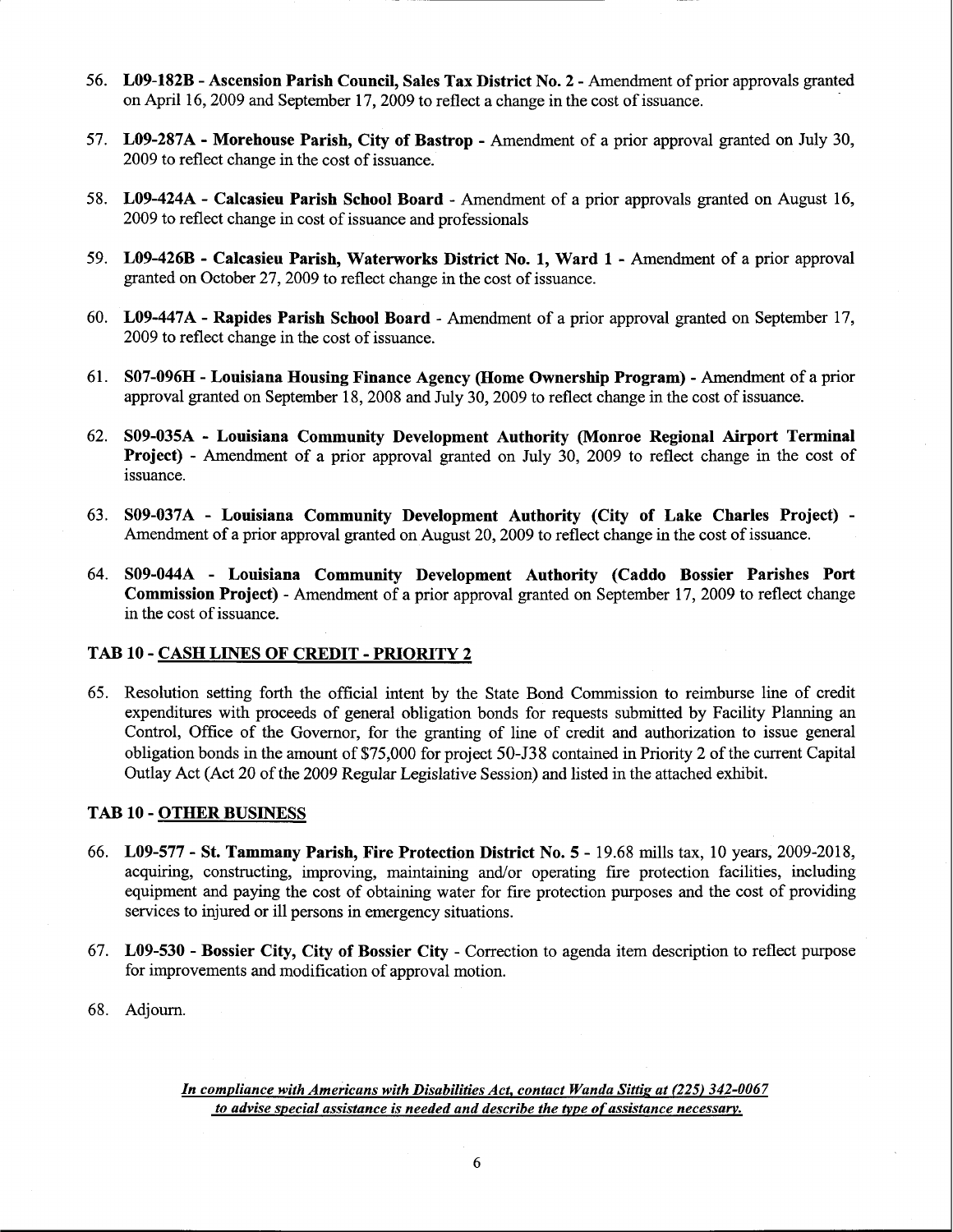**BOBBY JINDAL GOVERNOR** 



**ANGELE DAVIS** COMMISSIONER OF ADMINISTRATION

State of Louisiana Division of Administration

Office of the Commissioner

November 12, 2009

Whitman Kling, Director **State Bond Commission** Post Office Box 44154 Baton Rouge, Louisiana 70804

Re: Capital Outlay Issues for November 19 Meeting of the State Bond Commission

Dear Mr. Kling:

Please place the enclosed request for line of credit on the agenda for the November 19, 2009 meeting of the State Bond Commission. This request is for a \$75,000 Priority 2 cash line of credit for the Act 20 of 2009 Plaquemines Parish, Sheriff's Training Center appropriation.

A line of credit for this appropriation was deferred at the September 2009 meeting of the State Bond Commission because a Request for Line of Credit form had not been submitted. The Act 20 of 2009 appropriation was made to the Parish; however, the Plaquemines Parish Law Enforcement District will manage and be responsible for the facility. Recently, the legislature approved an Interim Emergency Board scope change to re-designate the entity from the Parish to the Law Enforcement District. The Law Enforcement District subsequently submitted the required Request for Line of Credit form. If a line of credit is granted, the funds will be administered through a cooperative endeavor agreement between the State and the Plaquemines Parish Law Enforcement District

Sincerciv ngele Davis

Commissioner of Administration

 $AD/sw$ 

**Enclosures**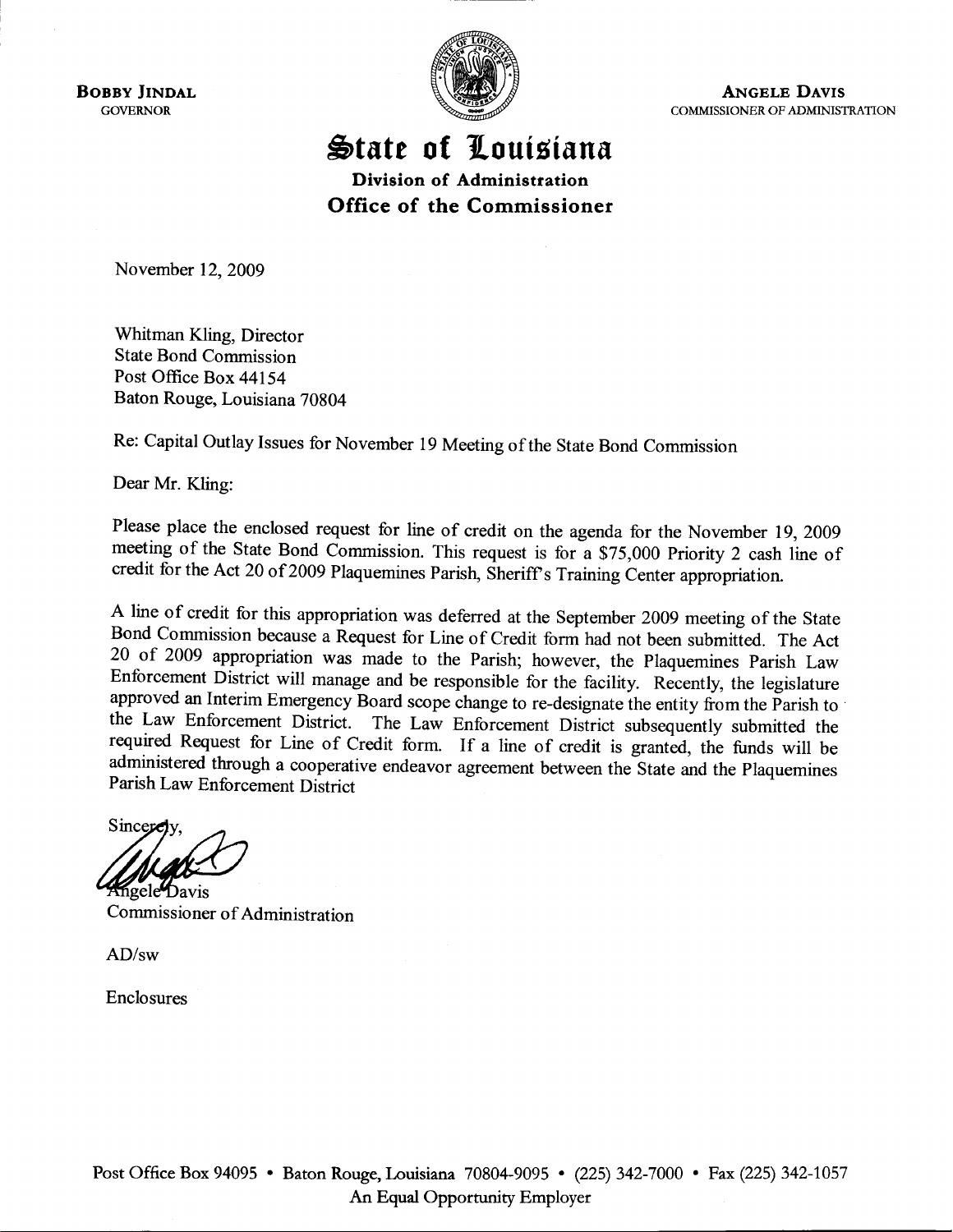# **Act 20 of 2009**

Priority 2 Cash Lines of Credit November Meeting of the State Bond Commission

| <u> Agcy. No.</u> | <b>Agency Name</b>                                            | <b>BDS#</b> | <b>Project Title</b>                                     | <b>Parish</b> | <b>PRIORITY 2</b><br><b>Act 20 of 2009</b> | Recommended<br><b>CLOC</b> |
|-------------------|---------------------------------------------------------------|-------------|----------------------------------------------------------|---------------|--------------------------------------------|----------------------------|
| l50-              | Plaquemines<br>lParish Law<br><b>IEnforcement</b><br>District | 1936        | Sheriff's Training Center, Planning<br>land Construction | Plaquemines   | 75,000                                     | 75,000                     |
|                   |                                                               |             |                                                          | <b>TOTALS</b> | 75,000                                     | 75,000                     |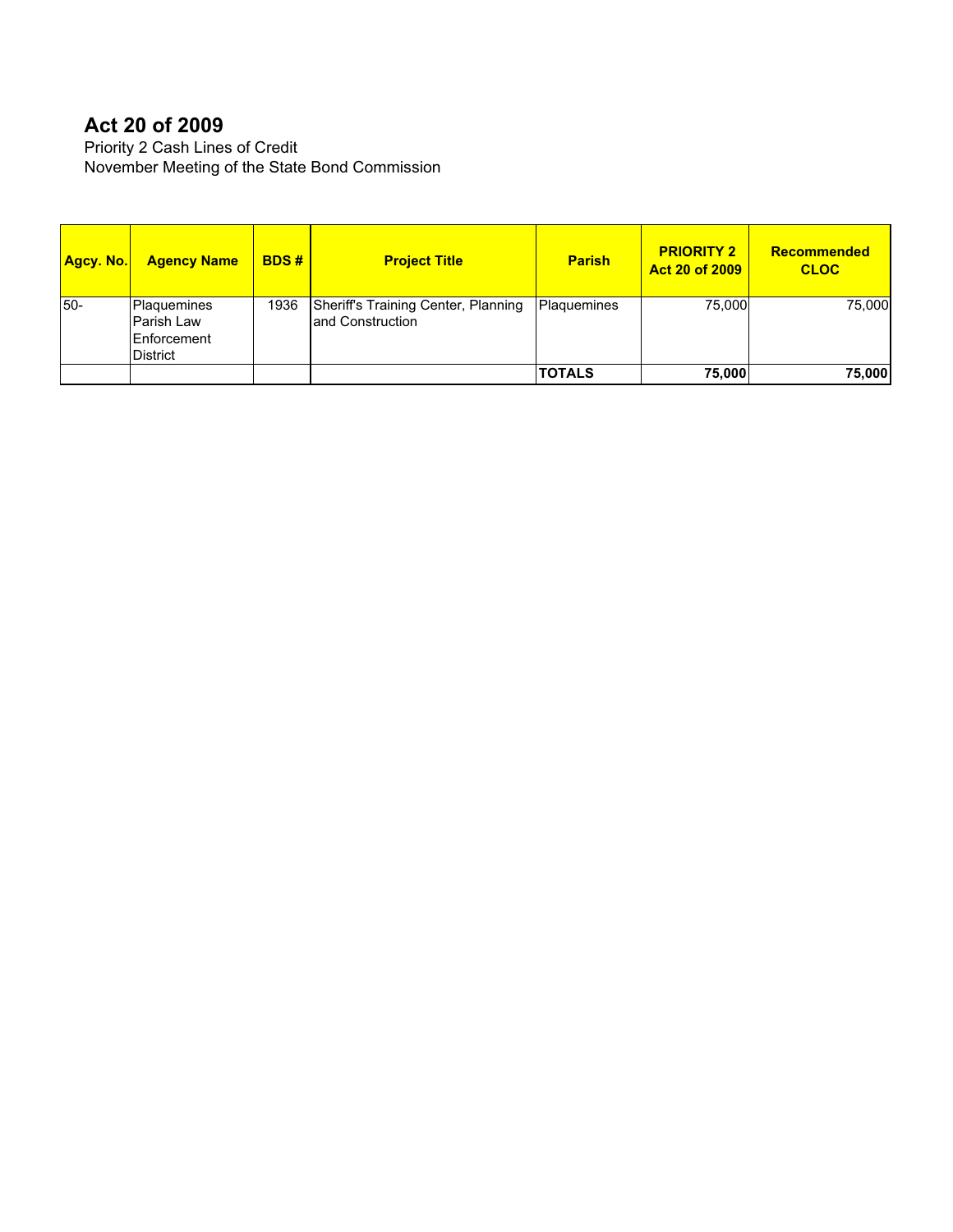

# **MINUTES** STATE BOND COMMISSION MEETING OF OCTOBER 27, 2009 COMMITTEE ROOM A STATE CAPITOL BUILDING

The items listed on the Agenda are incorporated and considered to be a part of the minutes herein.

Treasurer Kennedy called the meeting to order. Then Ms. W. Sittig called the roll.

## MEMBERS PRESENT:

 Mr. Timmy Teepell, representing Governor Bobby Jindal Ms. Judy Morse, representing Lt. Governor Mitch Landrieu Mr. Tom Schedler, representing Secretary Dardenne (Items 2 - 14 and after Item 59) Secretary of State Jay Dardenne (arrived during  $1<sup>st</sup>$  Executive Session and remained until Item 59) Mr. Rick McGimsey, representing Attorney General James Caldwell Senator John Alario, representing President Joel Chaisson Senator Michael Michot (arrived during discussion of Item 12) Senator Lydia Jackson Speaker Jim Tucker Representative James Fannin Representative Hunter Greene (arrived during Executive Session) Representative Walt Leger, representing Representative Karen Carter Peterson Commissioner Angèle Davis Treasurer John Kennedy

 MEMBERS ABSENT: Senator Robert Marionneaux

Representative Fannin moved approval of the minutes of the September 17, 2009 meeting, seconded by Speaker Tucker, and without objection, the minutes were approved.

Treasurer Kennedy provided a synopsis of the recent rating agencies visit and subsequent rating upgrades. Additional information was provided by Freda Johnson, Government Finance Associates, Inc., including a synopsis of the competitive bid process to be utilized for the State of Louisiana General Obligation Bonds, Series 2009-A and Series 2009-B.

Mr. Kling provided a synopsis on Items 3 through 6, Local Political Subdivisions - Loans. Speaker Tucker moved approval, seconded by Senator Alario, and without objection, Items 3 through 6 were approved.

Mr. Kling provided a synopsis on Items 7 through 11, Local Political Subdivisions - Bonds - Preliminary Approval. Speaker Tucker moved approval, seconded by Senator Alario, and without objection, Items 7 through 11 were approved.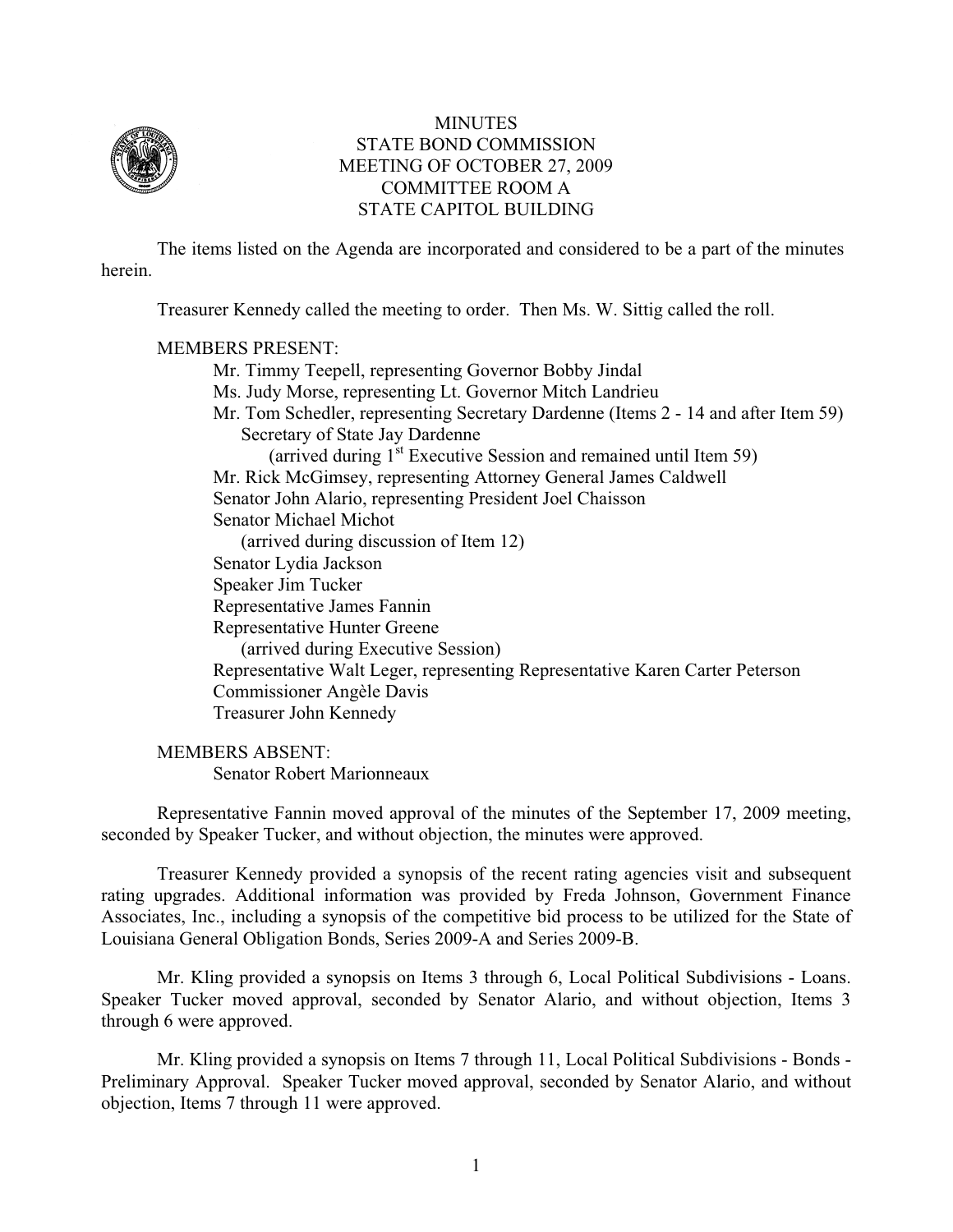Mr. Kling provided a synopsis on Item 12, Iberia Parish Council. Speaker Tucker moved for approval, seconded by Senator Alario, and without objection, Item 12 was approved.

Treasurer Kennedy requested a status be provided relative to the GO Zone allocations. Mr. Kling provided the status report.

Mr. Kling provided a synopsis on Item 13, LaSalle Parish, Town of Urania. Representative Fannin moved approval, seconded by Speaker Tucker, and without objection, Item 13 was approved.

Mr. Kling provided a synopsis on Items 14 through 20, Local Political Subdivisions - Bonds - Final Approval - QSCB ARRA. Speaker Tucker moved approval, seconded by Senator Alario, and without objection, Items 14 through 20 was approved.

Mr. Kling provided a synopsis on Item 21, Allen Parish, Town of Kinder. Speaker Tucker moved approval, seconded by Senator Alario, and without objection, Item 21 was approved.

Treasurer Kennedy advised Items 22 and 23 would be considered later during the meeting.

Mr. Kling provided a synopsis on Item 24, Calcasieu Parish, Waterworks District No. 1, Ward 1. Speaker Tucker moved for approval, seconded by Senator Michot, and without objection, Item 24 was approved.

Mr. Kling advised that Item 25 was being withdrawn at the meeting.

Mr. Kling provided a synopsis on Item 26, East Baton Rouge Parish, Metropolitan Council of East Baton Rouge Parish and City of Baton Rouge. Speaker Tucker moved approval, seconded by Senator Michot, and without objection, Item 26 was approved.

Treasurer Kennedy stated that Items 22 and 23 would be considered. Mr. Kling provided a synopsis on Item 22, Bossier and Caddo Parishes, City of Shreveport (Downtown Development Authority). Speaker Tucker moved approval, seconded by Senator Michot, and without objection, Item 22 was approved.

Mr. Kling provided a synopsis on Item 23, Caddo Parish, Sewerage District No. 7. Speaker Tucker moved approval, seconded by Senator Michot, and without objection, Item 23 was approved.

Mr. Kling provided a synopsis on Item 27, Livingston Parish, Water District, Ward 2. Speaker Tucker moved for conditional approval contingent upon the receipt of a certified copy of the City's Ordinance which will be adopted on October 27, 2009. The motion was seconded by Senator Michot, and without objection, Item 27 was conditionally approved.

Mr. Kling provided a synopsis on Item 28, Ouachita Parish, Town of Sterlington. Representative Fannin moved for conditional approval contingent upon the receipt of the adopted bond ordinance which will provide the additional security pledge on the debt service. The motion was seconded by Senator Alario, and without objection, Item 28 was conditionally approved.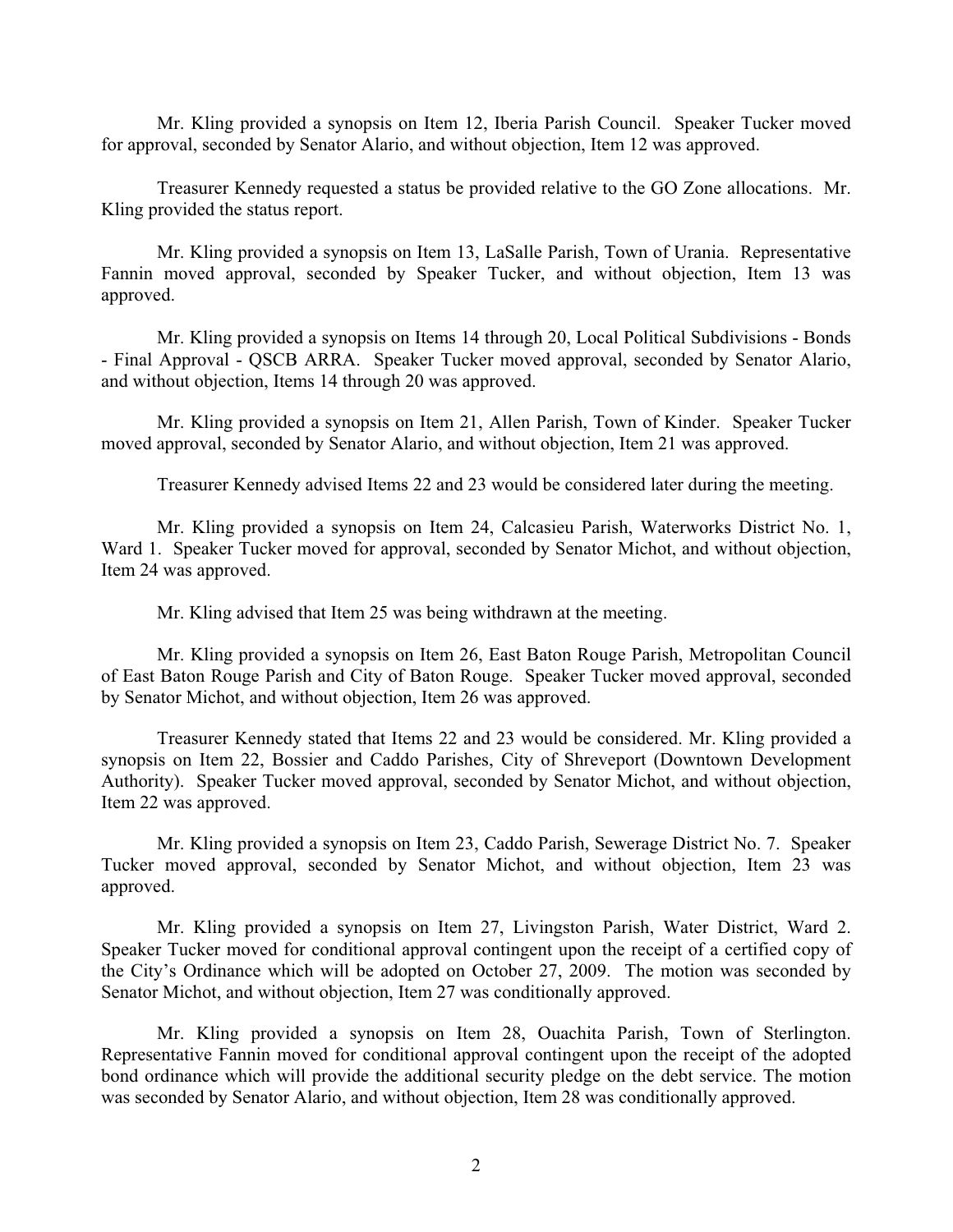Ms. Freda Johnson announced the bidding had closed for the General Obligation Bonds, Series 2009-A. Ms. Johnson and Mr. Kling left the meeting to review and confirm bids received.

Treasurer Kennedy advised Item 55 would be considered next. Mr. James Napper Executive Counsel, Department of Treasury and Mr. Jim Swanson, Fishman Haygood Phelps, Walmsley Willis & Swanson, LLP provided an overview of the Louisiana Stadium and Exposition District litigation. Mr. McGimsey made a motion for the Commission to go into an Executive Session. The motion was seconded by Senator Michot and with a unanimous roll call vote; the State Bond Commission convened an Executive Session.

Representative Fannin moved to end the Executive Session to consider confirmed competitive bid results for the General Obligation Bonds, Series 2009-A. The motion was seconded by Speaker Tucker and without objection, the State Bond Commission returned to an open meeting.

Ms. Johnson provided the confirmed bid results for Series 2009-A, for which Barclays Capital was the lower bidder with a rate of 3.946683%. Speaker Tucker made a motion to accept the bid. The motion was seconded by Representative Fannin, and without objection, the bid was accepted and awarded.

Mr. McGimsey made a motion for the Commission to return into an Executive Session to conclude discussion of Item 55. The motion was seconded by Representative Fannin and with a unanimous roll call vote; the State Bond Commission convened an Executive Session. Secretary Dardenne moved to end the Executive Session. The motion was seconded by Speaker Tucker and without objection, the State Bond Commission returned to an open meeting.

Mr. Kling provided a synopsis on Item 29, St. Mary Parish, City of Morgan City. Speaker Tucker moved approval, seconded by Senator Alario, and without objection, Item 29 was approved.

Mr. Kling provided a synopsis on Item 30, St. Mary Parish, City of Morgan City. Speaker Tucker moved for conditional approval contingent upon the receipt of a certified copy of the City's amended resolution to include the SBC Swap Policy language which will be adopted on October 27, 2009. The motion was seconded by Senator Alario, and without objection, Item 30 was conditionally approved.

 Mr. Kling provided a synopsis on Item 31, St. Mary Parish, Morgan City Harbor and Terminal District. Speaker Tucker moved approval, seconded by Senator Alario and without objection, Item 31 was approved.

Mr. Kling provided a synopsis on Item 32, St. Mary Parish Tourist Commission. Speaker Tucker moved approval, seconded by Senator Alario and without objection, Item 32 was approved.

Mr. Kling provided a synopsis on Item 33, St. Tammany Parish Council. Additional information was provided by Kevin Davis, Parish President, St. Tammany Parish; and Grant Schlueter, Bond Counsel, Foley & Judell, LLP. Speaker Tucker moved approval, seconded by Senator Alario and without objection, Item 33 was approved.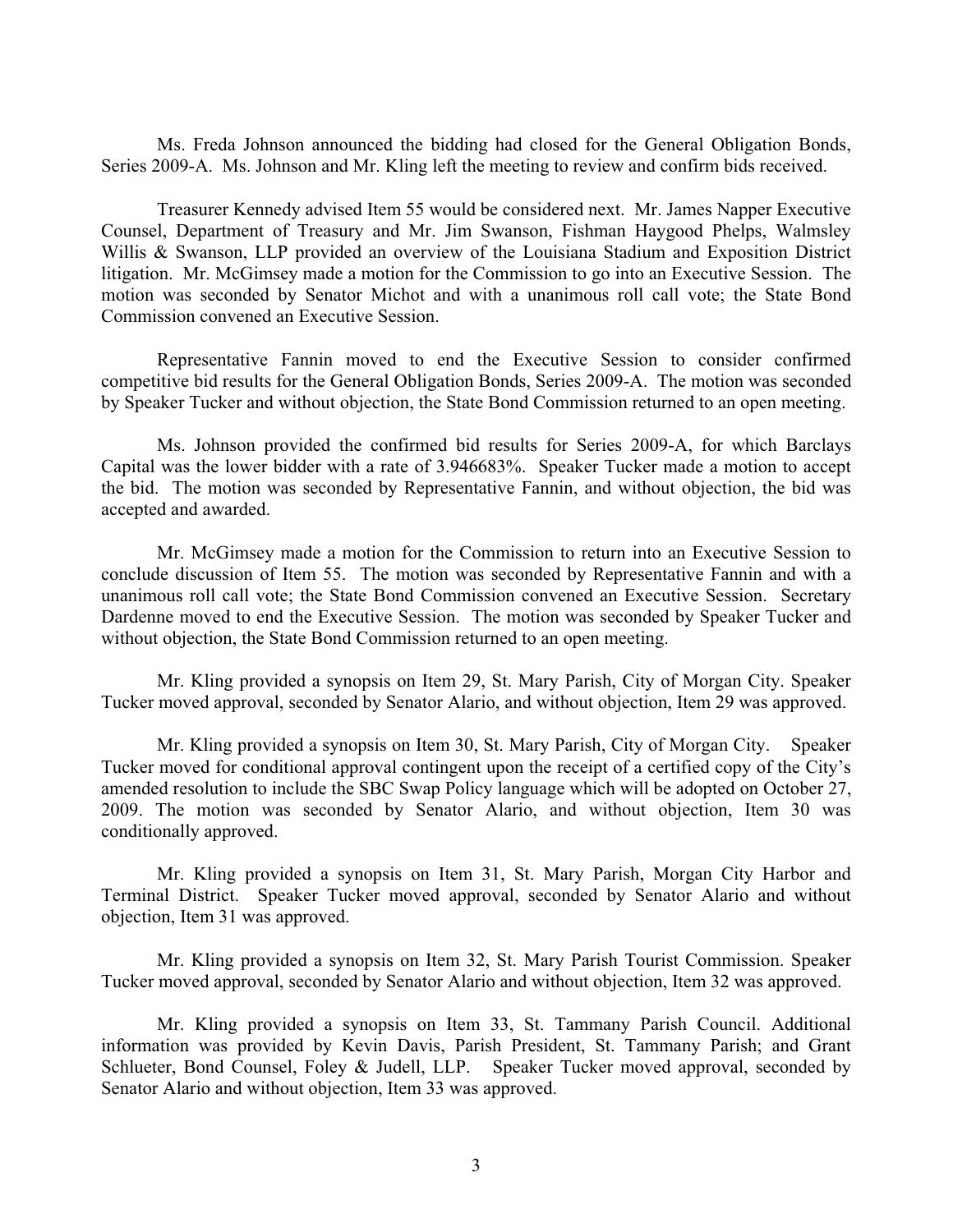Mr. Kling provided a synopsis on Item 34, Calcasieu Parish, Waterworks District No. 14, Ward 5. Speaker Tucker moved approval, seconded by Senator Alario and without objection, Item 34 was approved.

Mr. Kling provided a synopsis on Item 35, Louisiana Housing Finance Agency (Home Ownership Program). Speaker Tucker moved approval, seconded by Senator Alario, and without objection, Item 34 was approved.

Mr. Kling provided a synopsis on Items 36 and 37, Political Subdivisions - Bonds. Speaker Tucker moved for conditional approval contingent upon the receipt of the Certified Ordinance adopted by the District reflecting the District's rate structure and approving the Local Services Agreement. Motion was seconded by Senator Alario, and without objection, Items 36 and 37 were conditionally approved.

Mr. Kling provided a synopsis on Items 38 and 39, Political Subdivisions - Bonds. Speaker Tucker moved for conditional approval contingent upon the receipt of the Certified Ordinance adopted by the District reflecting the District's rate structure and approving the Local Services Agreement. Motion was seconded by Senator Alario, and without objection, Items 38 and 39 were conditionally approved.

Mr. Kling advised that Item 40 was being withdrawn at the meeting.

Mr. Kling provided a synopsis on Item 41, Jefferson Parish Finance Authority. Senator Alario moved approval, seconded by Speaker Tucker, and without objection, Item 41 was approved.

Mr. Kling provided a synopsis on Items 42 through 53, Ratifications and/or Amendments to Prior Approvals. Speaker Tucker moved approval, seconded by Representative Fannin, and without objection, Items 42 through 53 were approved.

Mr. Kling provided a synopsis on Item 54, Other Business - 2010 State Bond Commission Meeting Schedule. Speaker Tucker moved approval, seconded by Representative Fannin, and without objection, Item 54 was approved.

Mr. Kling explained an addition to the agenda because the refunding call resolution for the General Obligation Bonds, Series 2009-B inadvertently been omitted. Speaker Tucker moved to amend the agenda to add the refunding call resolution for consideration. The motion was seconded by Representative Fannin and by a unanimous roll call vote; the refunding call resolution was added to the agenda.

Discussion was held in regard to Item 58, related to Bond Counsel fees associated with State of Louisiana General Obligation Variable Rate Demand Refunding Bonds Series 2008-A. Additional information was provided by Fred Chevalier, Bond Counsel, Jones Walker.

Before the discussion concluded on Item 58, Ms. Freda Johnson announced the bidding had closed for the General Obligation Bonds, Series 2009-B. Ms. Johnson left the meeting to review and confirm bids received.